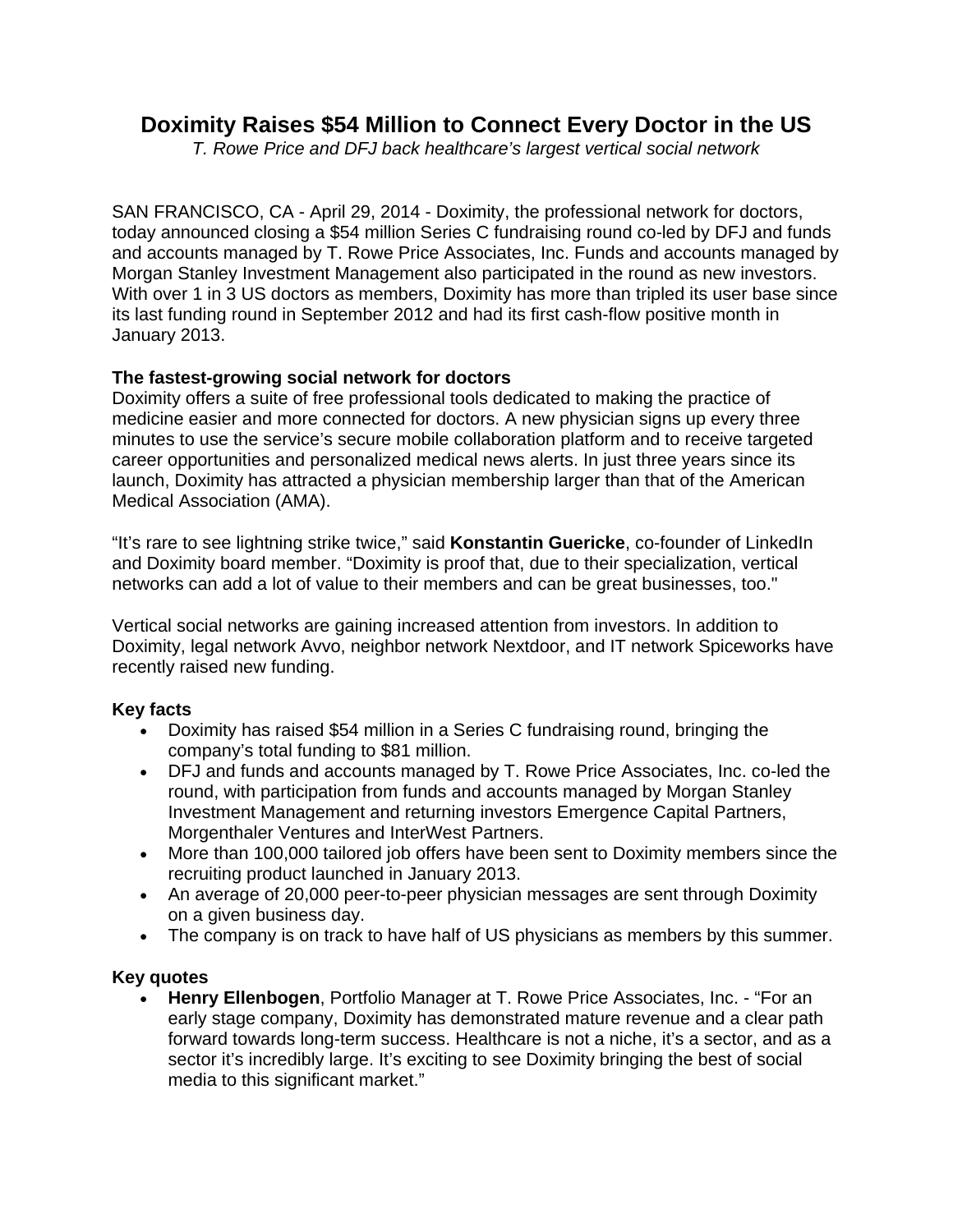- **Josh Stein**, Partner at DFJ "Our 15+ years of backing enterprise and healthcare investments in Box, Epocrates and Athenahealth gave us strong conviction that Doximity is on track to become the winner in healthcare technology. We seek to partner with companies that are thinking big about huge disruptive markets, and we're thrilled to partner with Doximity as it works to achieve the next phase of its growth."
- **Jeff Tangney**, Doximity CEO and founder "Our success is built on solving small problems for doctors every day. With T. Rowe Price and DFJ on board, we look forward to continuing our work to make physicians more connected and successful."

### **Supporting career mobility in medicine**

Doximity has seen significant interest in early launches of career advancement tools for physician members and plans to expand this development in 2014. Unlike other professions, it's often time consuming for doctors to change jobs. Finding the right position can be difficult, and job transitions often take months to process due to credentialing and licensing hurdles. Telemedicine and part time work can be even more complex. Doximity is simplifying this process by creating credential portability tools and network-powered recruitment services that help physicians navigate the increasingly complex healthcare landscape.

"For real change in healthcare, we need to first have a connected network of doctors and healthcare providers on one platform," said **Rebecca Lynn**, Partner at Morgenthaler Ventures. "It is a winner-take-all proposition and Doximity is clearly the emerging winner."

Doctors interested in joining the Doximity network are invited to learn more at www.doximity.com

## **About Doximity**

Launched in 2011, Doximity (www.doximity.com) connects physicians to make them more successful and productive. With more than 1 in 3 U.S. physicians as members, collaborating across every specialty and academic medical center, Doximity is the largest secure medical network on the Internet. Doximity is headquartered in Silicon Valley and was created by the founders of Epocrates (NASDAQ: EPOC), now owned by athenahealth, Inc. (NASDAQ: ATHN).

## **About T. Rowe Price**

Founded in 1937, Baltimore-based T. Rowe Price Group, Inc. (NASDAQ-GS: TROW) is a global investment management organization with \$711.4 billion in assets under management as of March 31, 2014. The organization provides a broad array of mutual funds, sub advisory services, and separate account management for individual and institutional investors, retirement plans, and financial intermediaries. The company also offers sophisticated investment planning and guidance tools. T. Rowe Price's disciplined, risk-aware investment approach focuses on diversification, style consistency, and fundamental research. For more information, visit troweprice.com, Twitter (twitter.com/troweprice), YouTube (youtube.com/trowepricegroup), LinkedIn (linkedin.com/company/t.-rowe-price), or Facebook (fb.com/troweprice).